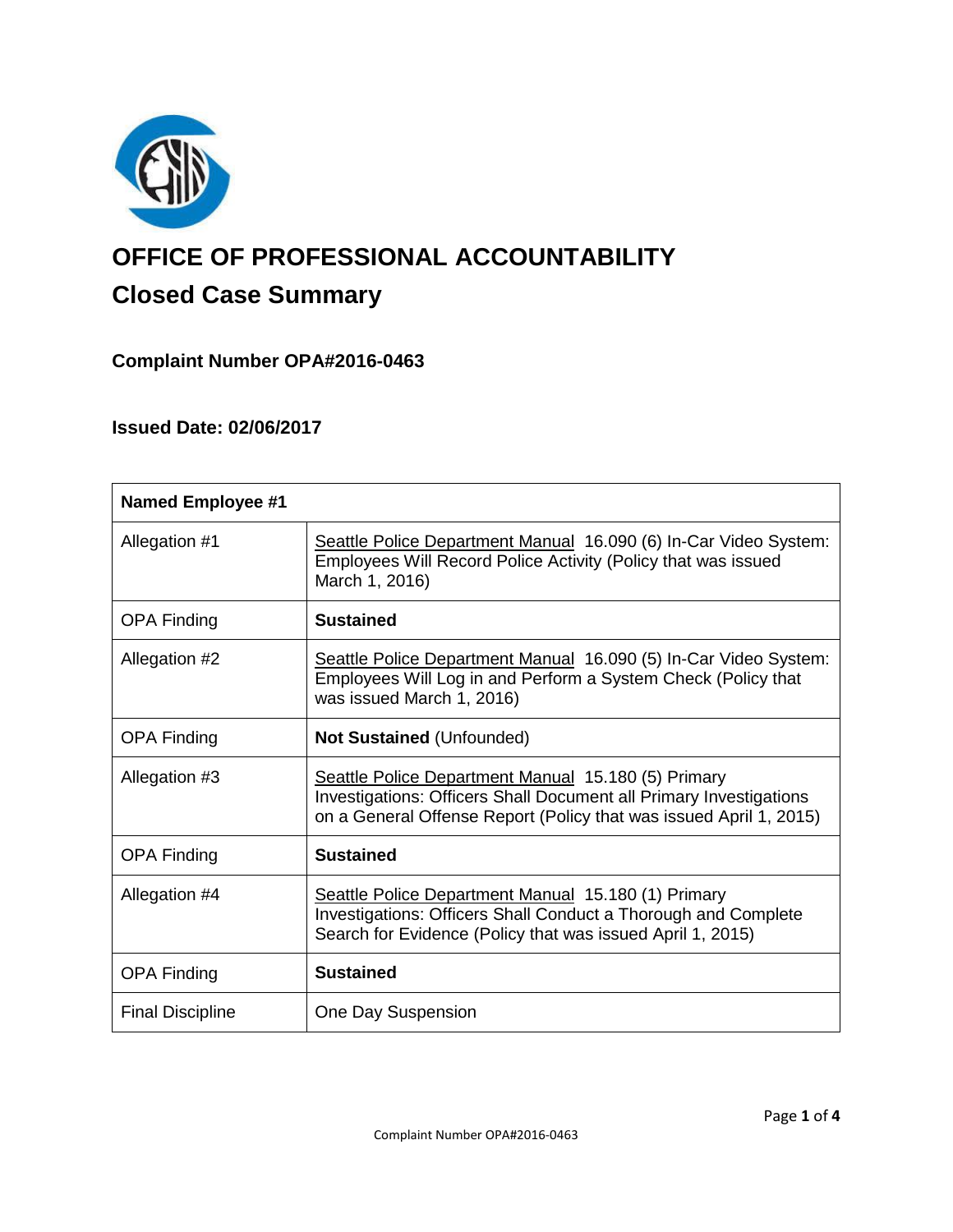| <b>Named Employee #2</b> |                                                                                                                                                                                                        |
|--------------------------|--------------------------------------------------------------------------------------------------------------------------------------------------------------------------------------------------------|
| Allegation #1            | Seattle Police Department Manual 15.180 (5) Primary<br><b>Investigations: Officers Shall Document all Primary Investigations</b><br>on a General Offense Report (Policy that was issued April 1, 2015) |
| <b>OPA Finding</b>       | <b>Not Sustained (Unfounded)</b>                                                                                                                                                                       |
| Allegation #2            | Seattle Police Department Manual 15.180 (1) Primary<br>Investigations: Officers Shall Conduct a Thorough and Complete<br>Search for Evidence (Policy that was issued April 1, 2015)                    |
| <b>OPA Finding</b>       | <b>Not Sustained (Unfounded)</b>                                                                                                                                                                       |
| <b>Final Discipline</b>  | N/A                                                                                                                                                                                                    |

| <b>Named Employee #3</b> |                                                                                                                                                                                                        |
|--------------------------|--------------------------------------------------------------------------------------------------------------------------------------------------------------------------------------------------------|
| Allegation #1            | Seattle Police Department Manual 15.180 (5) Primary<br><b>Investigations: Officers Shall Document all Primary Investigations</b><br>on a General Offense Report (Policy that was issued April 1, 2015) |
| <b>OPA Finding</b>       | <b>Not Sustained (Unfounded)</b>                                                                                                                                                                       |
| Allegation #2            | Seattle Police Department Manual 15.180 (1) Primary<br>Investigations: Officers Shall Conduct a Thorough and Complete<br>Search for Evidence (Policy that was issued April 1, 2015)                    |
| <b>OPA Finding</b>       | <b>Not Sustained (Unfounded)</b>                                                                                                                                                                       |
| <b>Final Discipline</b>  | N/A                                                                                                                                                                                                    |

# **INCIDENT SYNOPSIS**

The Named Employees responded to a 911 call.

# **COMPLAINT**

The complainant alleged that he and his neighbors have made "several hundred" 911 calls regarding a "very well-known problem house in this community." The complainant reported that one resident of the problem house physically assaulted another resident and used a knife to threaten that subject. Named Employee #1 responded but failed to act and conduct an investigation. He did not stop or get out of his car to address the situation or contact the complainant. Additionally, Named Employee #1 didn't activate In-Car Video (ICV) for this incident.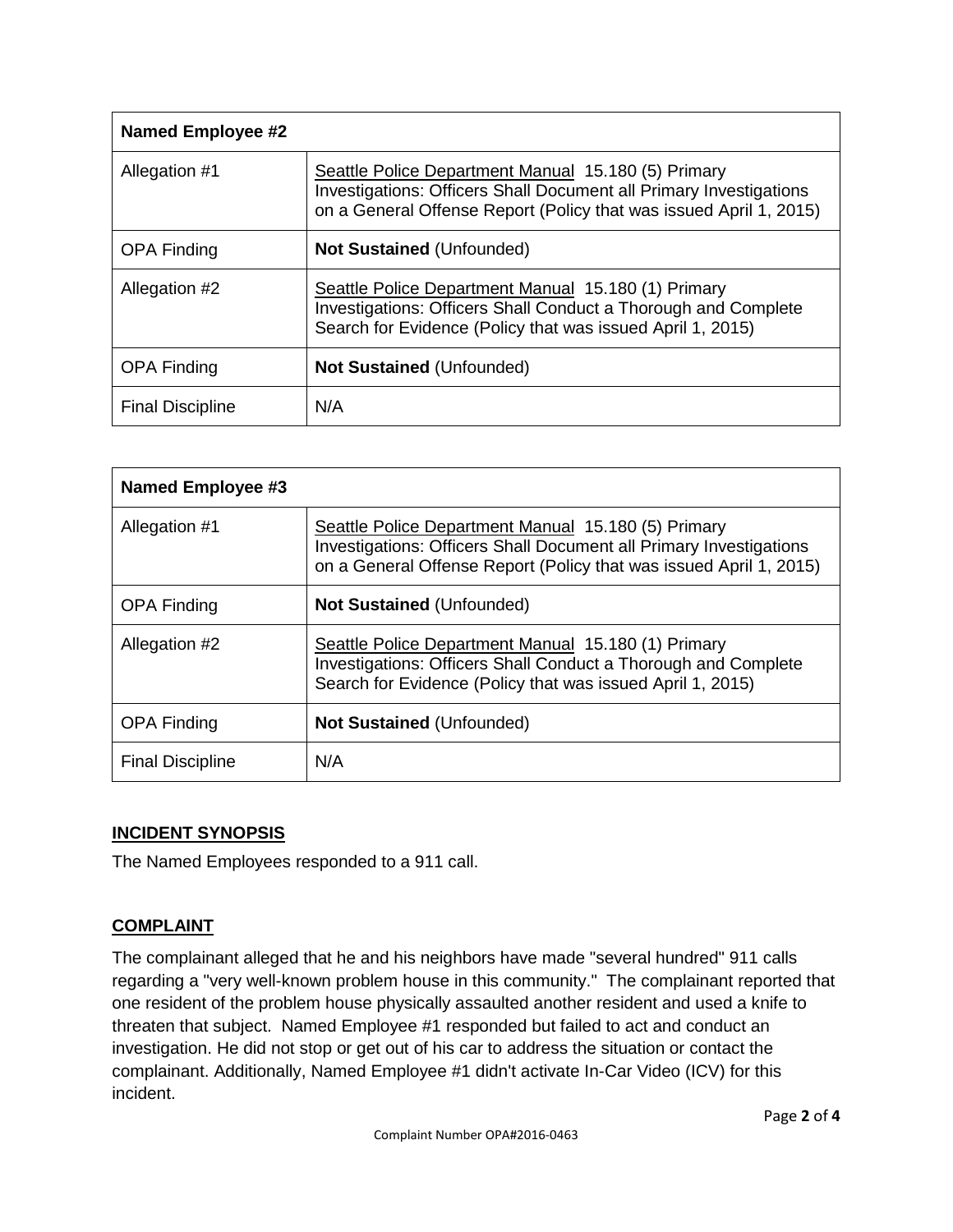### **INVESTIGATION**

The OPA investigation included the following actions:

- 1. Review of the complaint
- 2. Review of In-Car Videos (ICV)
- 3. Search for and review of all relevant records and other evidence
- 4. Interviews of SPD employees

### **ANALYSIS AND CONCLUSION**

While investigating a complaint, OPA discovered that Named Employee #1 did not activate his ICV. During his interview Named Employee #1 stated that he had been a bicycle officer for a number of years. Occasionally he was put in a patrol car when staffing levels were low. Named Employee #1 stated that he had been trained in how to operate the ICV and he knew he should have started it in this case. Because he was normally assigned to a bike squad it was not an ingrained habit. Named Employee #1 said he did perform a system check at the beginning of his shift as required.

The complainant alleged that the Named Employees did not perform even the most basic of investigation, failed to contact him or check on the welfare of the individual in the suspect's house. Despite providing 911 operators the information that the suspect was a known person living next door to him, and that the suspect went back inside her house, the officers did not attempt to contact her. The complainant alleged that the officers drove past without stopping or talking to him.

Named Employee #1 responded to a 911 report that a woman was threatening to stab another woman with a large butcher knife. In the call it stated that the complainant would like contact regarding this incident. When Named Employee #1 responded to the call he did not contact the complainant, conduct any type of investigation or try to identify the suspect. In his OPA interview, Named Employee #1 stated he drove past the location looking for any sign of a disturbance. When he did not find a disturbance and no one tried to flag him down, he drove off without performing any further investigation. Named Employee #1 told OPA he was unfamiliar with the Computer Aided Dispatch system because he normally worked a bike squad and, as a result, failed to notice that the complainant wanted contact.

Named Employee #1 was investigating a report of a serious assault involving a weapon, the Department and the community had an expectation that allegations of criminal conduct would be properly investigated by officers, especially violent crimes against persons. When an officer is investigating a report of a serious assault with a weapon the community has a right to expect that those reports will be thoroughly investigated and documented. In this case, Named Employee #1 did not stop and look for injured persons or a dangerous subject, conduct even the most rudimentary investigation, or attempt to contact the complainant to obtain additional information to identify the suspect or locate the victim.